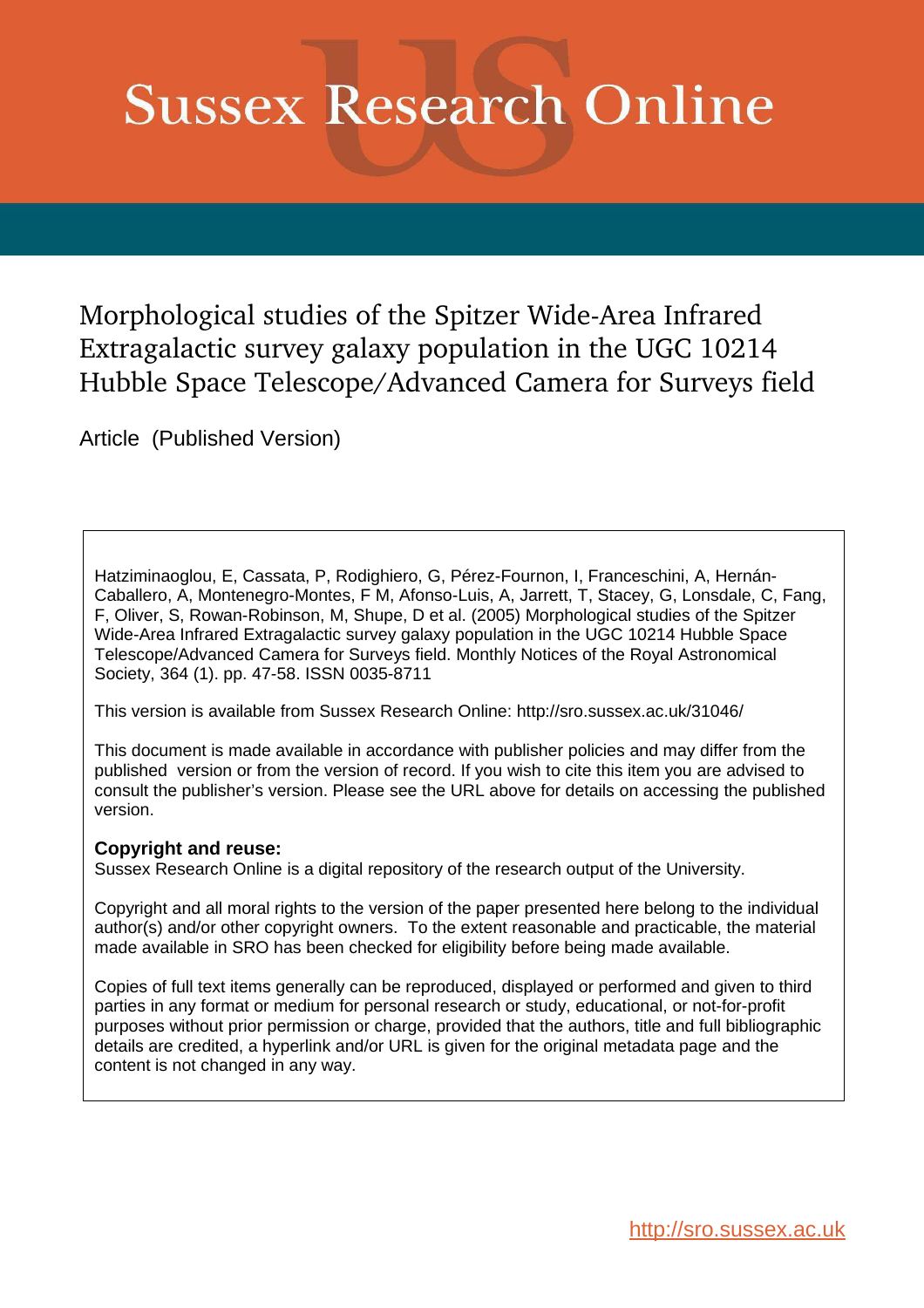## **Morphological studies of the** *Spitzer* **Wide-Area Infrared Extragalactic survey galaxy population in the UGC 10214** *Hubble Space Telescope***/Advanced Camera for Surveys field**

E. Hatziminaoglou,<sup>1</sup><sup>★</sup> P. Cassata,<sup>2</sup> G. Rodighiero,<sup>2</sup> I. Pérez-Fournon,<sup>1</sup> A. Franceschini,<sup>2</sup> A. Hernán-Caballero,<sup>1</sup> F. M. Montenegro-Montes,<sup>1</sup> A. Afonso-Luis,<sup>1</sup> T. Jarrett,<sup>3</sup> G. Stacey,  $4^4$  C. Lonsdale,  $5^5$  F. Fang,  $4^4$  S. Oliver,  $6^6$  M. Rowan-Robinson,  $7^7$  D. Shupe,  $3^3$ H. E. Smith,<sup>5</sup> J. Surace,<sup>3</sup> C. K.  $Xu<sup>3</sup>$  and E. A. González-Solares<sup>8</sup>

1 *Institute de Astrofisica de Canarias, C/ Via Lactea s/n, E-38200 La Laguna, Spain*

<sup>2</sup>*Dipartimento di Astronomia, Universita di Padova, Vicolo Osservatorio 5, 35122 Padua, Italy*

3 *Infrared Processing and Analysis Center, California Institute of Technology, Pasadena, CA 91125, USA*

<sup>4</sup>*Cornell University, Astronomy Department, Ithaca, NY 14853, USA*

<sup>5</sup>*Center for Astrophysics and Space Sciences, University of California, San Diego, La Jolla, CA 92093-0424, USA*

<sup>6</sup>*Astronomy Centre, Department of Physics and Astronomy, University of Sussex, Falmer, Brighton BN1 9QJ*

<sup>7</sup>*Astrophysics Group, Blackett Laboratory, Imperial College London, London SW7 2BW*

8 *Institute of Astronomy, University of Cambridge, Madingley Road, Cambridge CB3 0HA*

Accepted 2005 August 18. Received 2005 August 17; in original form 2005 January 5

## **ABSTRACT**

We present the results of a morphological analysis of a small subset of the *Spitzer* Wide-Area Infrared Extragalactic survey (SWIRE) galaxy population. The analysis is based on public Advanced Camera for Surveys (ACS) data taken inside the SWIRE N1 field, which are the deepest optical high-resolution imaging available within the SWIRE fields as of today. Our reference sample includes 156 galaxies detected by both ACS and SWIRE. Among the various galaxy morphologies, we disentangle two main classes, spheroids (or bulge-dominated galaxies) and disc-dominated ones, for which we compute the number counts as a function of flux. We then limit our sample to objects with Infrared Array Camera (IRAC) fluxes brighter than 10 µJy, estimated ∼90 per cent completeness limit of the SWIRE catalogues, and compare the observed counts to model predictions. We find that the observed counts of the spheroidal population agree with the expectations of a hierarchical model while a monolithic scenario predicts steeper counts. Both scenarios, however, underpredict the number of late-type galaxies. These observations show that the large majority (close to 80 per cent) of the 3.6- and 4.5-µm galaxy population, even at these moderately faint fluxes, is dominated by spiral and irregular galaxies or mergers.

**Key words:** galaxies: elliptical and lenticular, cD – galaxies: evolution – galaxies: irregular – galaxies: spiral – infrared: galaxies – infrared: general.

## **1 INTRODUCTION**

A key question on galaxy formation and evolution, in particular about the early-type subpopulation which includes the most massive galaxies at any redshifts, is when and on which time-scales their stellar content has been formed and assembled. Two schematic models are often confronted with the observations: the monolithic collapse model (Eggen, Lynden-Bell & Sandage 1962; Larson 1975; Chiosi & Carraro 2002) and the hierarchical assembly scenario (e.g. White & Rees 1978; White & Frenk 1991; Somerville & Primack 1999; Cole et al. 2000). In the monolithic collapse, a burst of star formation occurred at very high redshifts ( $z_{form} \ge 3$ ) and was followed by passive evolution of the stellar populations, whereas in the hierarchical assembly scenario the time-scales for more massive galaxies are longer, resulting in somewhat younger mean ages. According to the latter interpretation, ellipticals are formed by mergers and/or accretion of smaller galaxies over time-scales comparable to the Hubble time (see, for example, Bell et al. 2004; Faber et al. 2005).

 $\star$ E-mail: evanthia@iac.es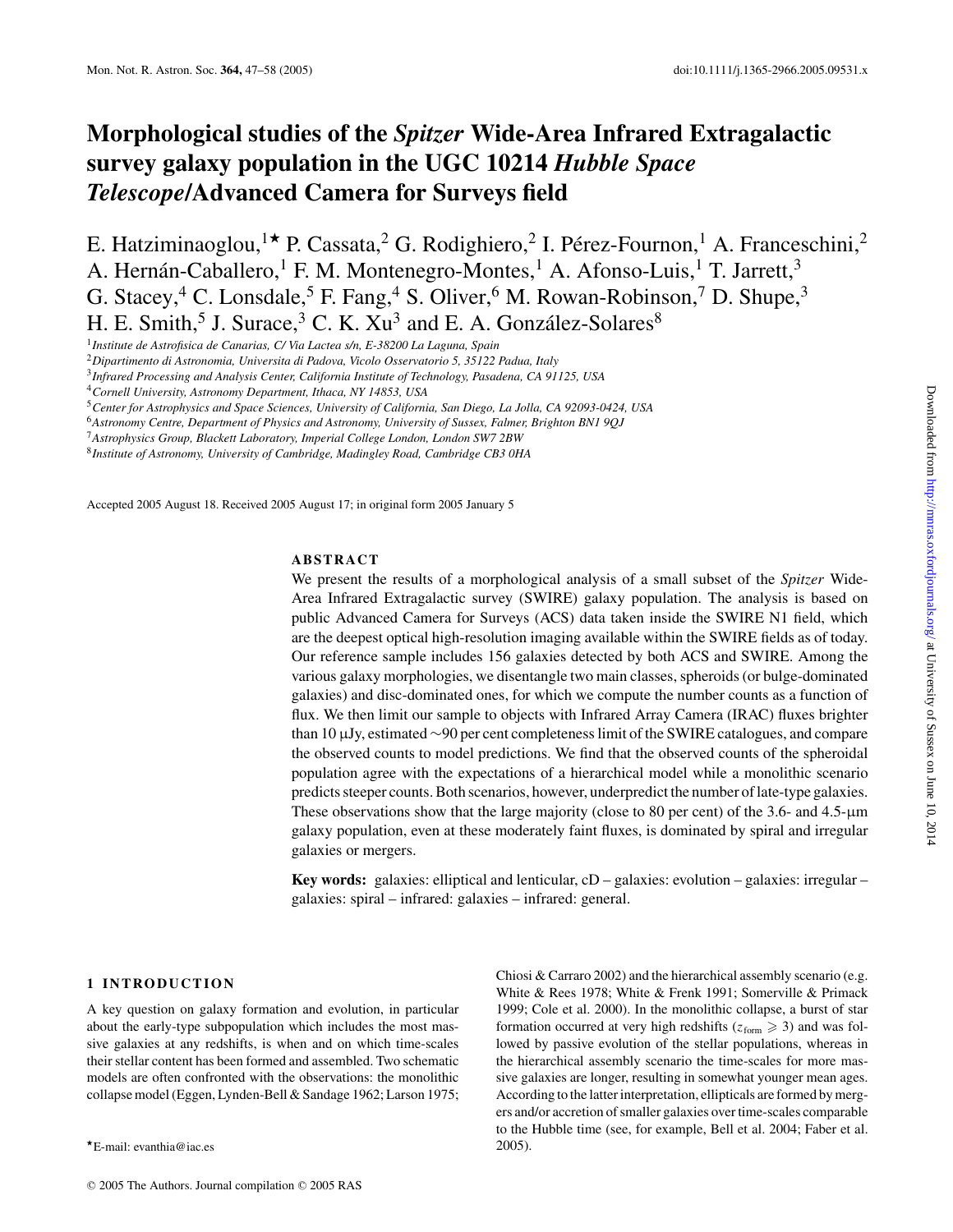Fundamental observational constraints on the star formation history and the formation pattern are provided by the broad-band colours, line strength indices and stellar chemical abundances. When referred to massive ellipticals, these data suggest that the bulk of stars might have been formed in a remote past. However, some secondary activity of star formation in the recent past is also evident: nearby ellipticals show a large variety of morphological and kinematic peculiarities (e.g. Longhetti et al. 2000) and a substantial spread of stellar ages, particularly for the field population (Thomas et al. 2005). Strong evolution in the population of early-type galaxies has been reported by Kauffmann, Charlot & White (1996) and Kauffmann & Charlot (1998), which has been considered to support the hierarchical galaxy formation models.

The current results about the number counts and redshift distributions of the evolved galaxies at high redshift are still rather inconclusive, and theoretical models about their formation and evolution are correspondingly uncertain (see Somerville et al. 2004, for a brief review).

Near-infrared surveys are best suited for the study of faint highredshift galaxy populations, for various reasons: the observed fluxes are minimally influenced by *K*-corrections and only weakly affected by dust extinction, and at the same time good indicators of the stellar mass content of galaxies (Dickinson et al. 2003). Midinfrared observations, on their side, are strongly informative about phases of active star formation in galaxies (Franceschini et al. 2001; Rowan-Robinson 2001; Xu et al. 2003, and many others). After the *Infrared Space Observatory* (*ISO*) exploratory observations, the *Spitzer Space Observatory*mission has started to map systematically the high-redshift Universe at such long wavelengths.

The main aim of the *Spitzer* Wide-Area Infrared Extragalactic survey (SWIRE) is the study of the evolution of both actively star-forming and passively evolving galaxies, by exploiting a huge sample of some two million galaxies that are detected within the  $\sim$ 50 deg<sup>2</sup> of the survey.

Good-quality optical data are essential for the identification and characterization of *Spitzer* sources. However, typical images obtainable from the ground are not adequate for accurate morphological analysis and source classification. In this paper we exploit very deep multiband public images taken with the Advanced Camera for Surveys (ACS; Ford et al. 1998) in a small portion of the SWIRE N1 field, in order to study the morphological properties of the infrared (IR) emitting galaxies. In what follows and unless specified otherwise, IR refers to 3.6 and 4.5  $\mu$ m.

In Section 2 we describe the optical (*Hubble Space Telescope*/ ACS) and IR (*Spitzer*) data used in our analysis. In Section 3.1 we give a brief description of the tools used for the morphological analysis and classification as well as a comparison of their results. In Section 4 we describe a comparison of our modelistic galaxy number counts with our observational data. Finally, in Sections 4.3 and 5 we summarize our results and conclusions.

## **2 THE DATA**

SWIRE N1 was the first field to be observed by *Spitzer* for the SWIRE Legacy programme. The IR data used here were obtained in 2004 February and the SWIRE catalogues we use throughout this work were processed by the SWIRE team. Source extraction was performed using SEXTRACTOR (Bertin & Arnouts 1996) with local background mesh subtraction. Kron and 2.9-arcsec aperture fluxes were used here, for extended and point-like sources, respectively. The Kron fluxes were extracted within a minimum radius of 2 arcsec using a Kron factor of 2.5. These fluxes were the default fluxes in the

first SWIRE data release. The 3.6- and 4.5-µm counts are roughly 90 per cent complete at around 10  $\mu$ Jy. The astrometric accuracy is better than 1 arcsec. More details about the entire data set can be found in Lonsdale et al. (2004), Surace et al. (in preparation) and Shupe et al. (in preparation), as well as the data release document (Surace et al. 2005).

The optical data were obtained with the ACS on the *Hubble Space Telescope*. The field is centred on UGC 10214 (also known as VV 29 and Arp 188, the Tadpole galaxy), a bright spiral at  $z = 0.032$ with a huge tidal tail. The optical catalogue contains some 5700 objects with  $10\sigma$  detection limits for point sources of of 27.8, 27.6 and 27.2 AB magnitudes in the  $g_{F475W}$ ,  $V_{F606W}$  and  $I_{F814W}$  bands, respectively. For details on the data reduction and catalogue production, see Benitez et al. (2004). This field lies close to the centre of the SWIRE N1 field, providing an unprecedented opportunity of combining very deep optical data with high-quality IR data in wavelength ranges so far poorly explored.

Within the ∼14 arcmin<sup>2</sup> ACS field, we use an area of ∼10 arcmin<sup>2</sup> well outside the region occupied by the UGC 10214 galaxy. Any remaining background contamination likely to affect the Infrared Array Camera (IRAC) fluxes is accounted for thanks to the way the SWIRE catalogues are created: they use a locally generated background estimate and any underlying faint extended emission is considered as background and subtracted.

The matching between the SWIRE and ACS sources was done using the TMATCH task of IRAF, with a 1-arcsec match radius. The sources were then visualized one by one and a flag was assigned to each one of them, stating their status with respect to close counterparts. Out of the 177 matched objects, 175 and 130 are detected in 3.6 and 4.5 µm, respectively (with two having only 4.5-µm detections) and 18 (i.e. ∼10 per cent) have at least two extracted ACS counterparts within a 1-arcsec radius. For six of them, however, we can clearly identify the object that mostly contributes to the IRAC fluxes, as the difference in *I*-band magnitude between the counterparts is larger than 2.5. For a detailed discussion of the optical/IR bandmerged catalogues and the spectral energy distribution (SED) of the matched objects, we defer to Pérez-Fournon et al. (in preparation) and Hernán-Caballero et al. (in preparation).

The *I*-band counts for the entire ACS field and for the sources with a SWIRE counterpart are shown in Fig. 1 by solid and dashed lines, respectively. Down to a magnitude of *I* ∼ 22.5 almost all ACS sources have an IR counterpart, while the number starts dropping below *I* ∼ 23.5, reflecting the shallowness of the SWIRE data. The completeness of the  $3.6$ - $\mu$ m counts drops quickly below 10  $\mu$ Jy, value corresponding to an AB limiting magnitude of 21.4 or *I* ∼ 23.5 for a typical  $I-3.6 \mu m$  colour of 2 (see Fig. 2 for the colour distribution of the 177 matched sources).

Note that the probability of chance associations within 1 arcsec of radius is less than 2 per cent up to an *I*-band magnitude of 24.0 and up to 5 per cent at an *I*-band magnitude of 25. Taking into account the *I*-band magnitude distribution of the SWIRE sources (Fig. 1), one expects fewer than five out of the 177 sources to be wrongly matched.

## **3 MORPHOLOGICAL CLASSIFICATION**

#### **3.1 Tools for the morphological analysis**

A number of parametric and non-parametric methods are suggested in the literature for quantitative assessment of the morphological properties of intermediate- and high-redshift galaxies. Among the parametric approaches, an often used representation of the galaxy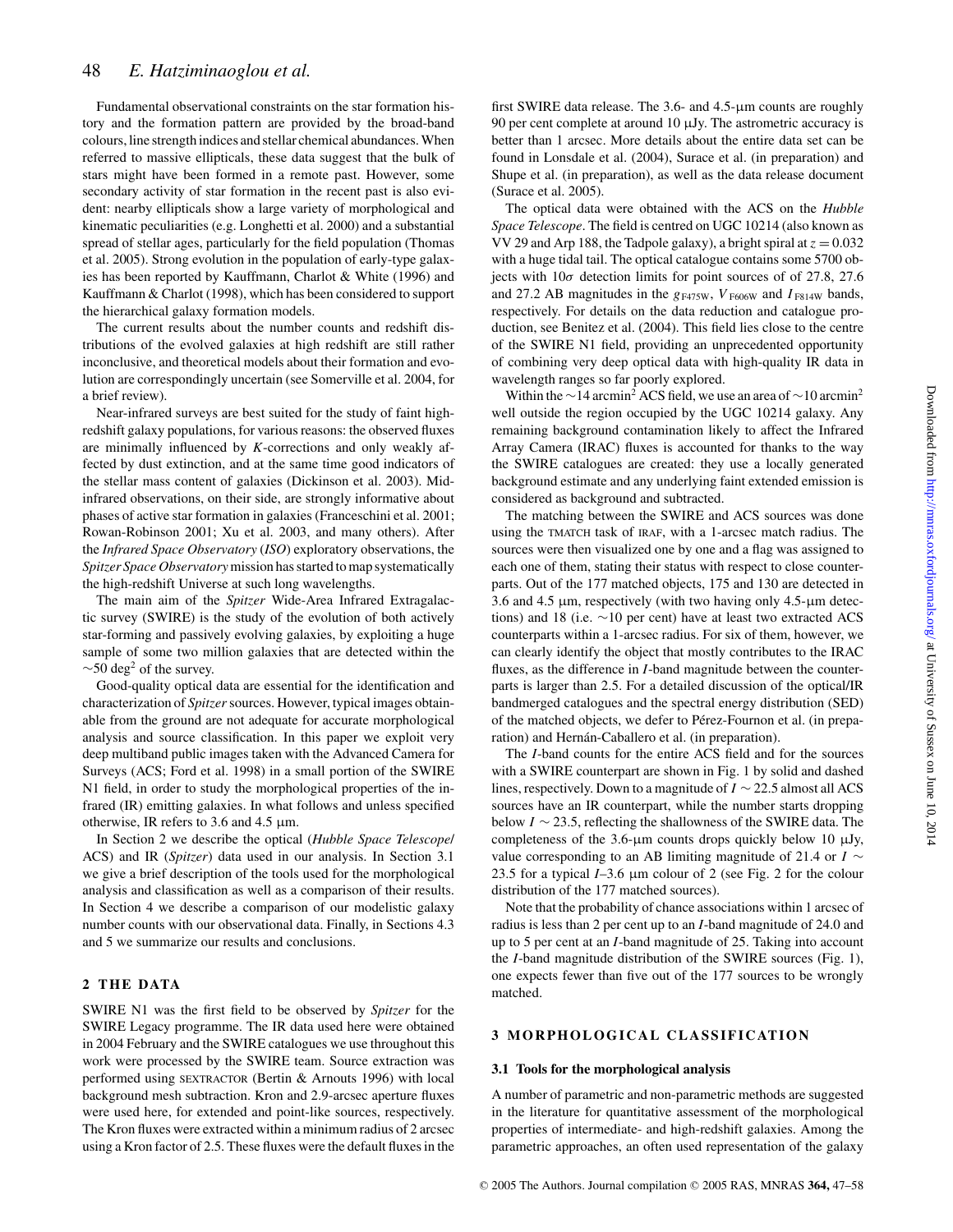

**Figure 1.** Left panel: *I*-band number counts for all ACS sources (solid line) and for the SWIRE–ACS identifications (dashed line) in the ∼10 arcmin<sup>2</sup> field covered by the ACS observations, after the area around UGC 10214 has been removed. Right panel: 3.6-µm (solid line) and 4.5-µm (dashed line) distributions of the SWIRE–ACS sources.



**Figure 2.**  $(I-3.6 \mu m)_{AB}$  colour histogram for the matched SWIRE–ACS sources.

morphological types is the Sérsic index, *n*, which appears in the surface brightness profile law  $I_r = I_b(0)e^{-b_n(r/r_m)^{1/n}}$ , where  $I_b(0)$  is the bulge central intensity,  $r_m$  is the bulge semimajor effective radius and *n* is the Sérsic shape parameter (Sérsic 1968). The quantity  $b_n$ is a function of  $n$ , and is chosen so that  $r<sub>m</sub>$  encloses half of the total luminosity. The Sérsic profile includes the classical de Vaucouleurs profile when *n* is equal to 4.

Alternatively, non-parametric approaches have been proposed, with the most common one using the combination of the light concentration (*C*), asymmetry (*A*) and clumpinesS (*S*), or *CAS*, parameters. Concentration (Abraham et al. 1996) roughly correlates with the Sérsic index, while asymmetry (Conselice, Bershady  $\&$ Jangren 2000) compares the image of a source with its rotated (usually by 180°) counterpart, enabling the distinction between normal and irregular galaxies or merging systems. The clumpiness (Conselice 2003) measures the uniformity of the light distribution in a galaxy. Abraham et al. (1996) and later on (Conselice et al. 2000) showed that bulge-dominated, disc-dominated and merging systems

occupy different but often overlapping regions in the asymmetry– concentration space. Conselice (2003) finally demonstrated that all galaxy types can be roughly identified by their position in the *CAS* three-dimensional space.

Our morphological analysis has been performed in three independent steps: (i) visual inspection, in order to attribute each object to a given morphological class based on features such as the presence of spiral arms and/or bars, signs of interaction, multiple nuclei etc; (ii) a non-parametric analysis of the galaxy light distribution using the *CAS* parameters (see Conselice et al. 2003 for a detailed description and Cassata et al. 2005 for their exact definition as used here); (iii) a detailed analysis of the surface brightness profiles using the packages GALFIT (Peng et al. 2000) and GASPHOT (Pignatelli, Fasano & Cassata 2005).

## **3.2 Results of the morphological analysis**

In the  $10.56$  arcmin<sup>2</sup> region of the ACS field uncontaminated by UGC 10214, there are 177 objects with a SWIRE counterpart. As a first step, a visual inspection of these sources was carried out on the *I*-band image by three of the authors, independently. The individual results were then compared and finally combined after the very few dubious cases were discussed (the excellent quality of the ACS data allows for very little doubt about the morphological characteristics of the objects at these relatively bright magnitudes). The visual analysis has identified four main groups of objects – spheroids (consisting of ellipticals and S0 galaxies), spirals, irregular galaxies and pairs – and found four objects too faint to be classified: 21 were stars (stars were double-checked adopting the criterion of Benitez et al. 2004 for stellar classification, i.e. a SEXTRACTOR CLASS STAR 0.94); 37 spheroids; 69 spiral galaxies; 24 irregulars; and 22 merger or interacting systems or sources with multiple components (all characterized as pairs). Fig. 3 shows examples of each of the categories along with their *CAS* parameters, discussed hereafter.

For nearly a quarter of the 156 galaxies (the 21 stars are from now on excluded), *CAS* parameters were not computed. Before computing *CAS*, pixels below  $2 \times$  RMS are filtered out (corresponding to 25 mag arcsec<sup>−</sup><sup>2</sup> ). For objects with no pixels above this level, *A* and *S* are not computed. The computation of *C* makes use of the SEXTRACTOR-derived growth curve of each object and no filter is applied on the image. For objects with complex structure (visually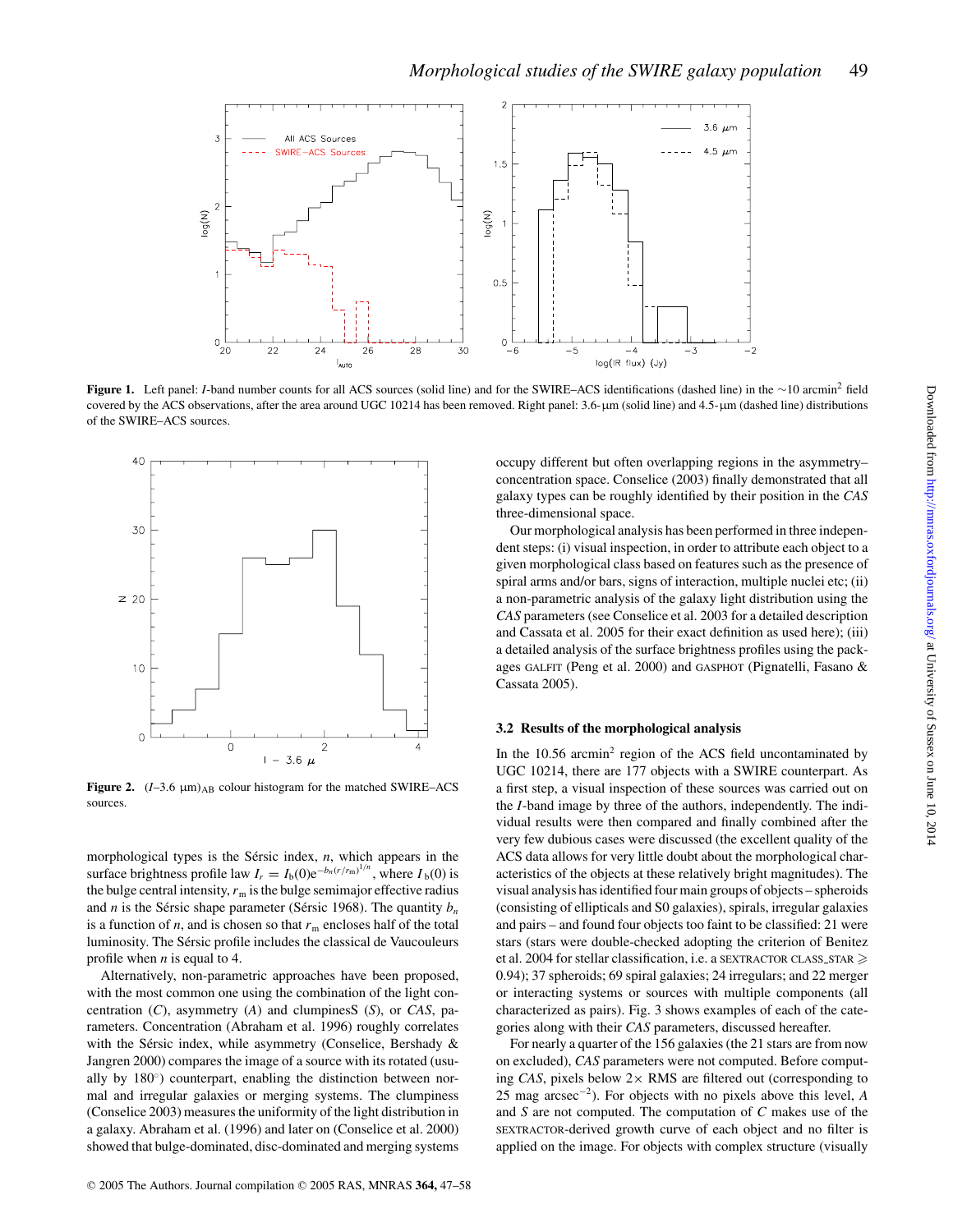## 50 *E. Hatziminaoglou et al.*



**Figure 3.** Examples of objects visually classified as ellipticals, spirals, irregulars and pairs (from upper to lower row) and their *CAS* parameters. The size of the cutouts is  $5 \times 5 \text{ arcsec}^2$ .

classified as pairs or irregular galaxies), their multiple components or uncommon shape render the *CAS* analysis difficult. For the rest of the sources, however, this approach gave results largely in agreement with the visual inspection. Spheroids tend to have lower *A* and higher *C* than spirals, irregulars or pairs and tend to concentrate around *S* ∼ 0.1. In fact, 36 of the 37 visually classified spheroids lie in or at the very borders of the region shown in Fig. 4, defined by

$$
A < 0.2 \text{ and } C > 2.7 \tag{1}
$$

$$
C > 2.7 \text{ and } 0.0 \le S < 0.3 \tag{2}
$$

$$
0.0 \leq S < 0.3 \text{ and } 3A - S < 0.3. \tag{3}
$$

An additional set of 10 objects falls within this same region. These objects are spirals but at least seven of them have prominent bulge components, as seen on the cutouts illustrated in Fig. 5. Note that for some of them it is difficult to see the spiral arms or disc components on the cutouts due to the chosen contrast, but they are clear enough on the actual image for the objects to be classified as spirals. We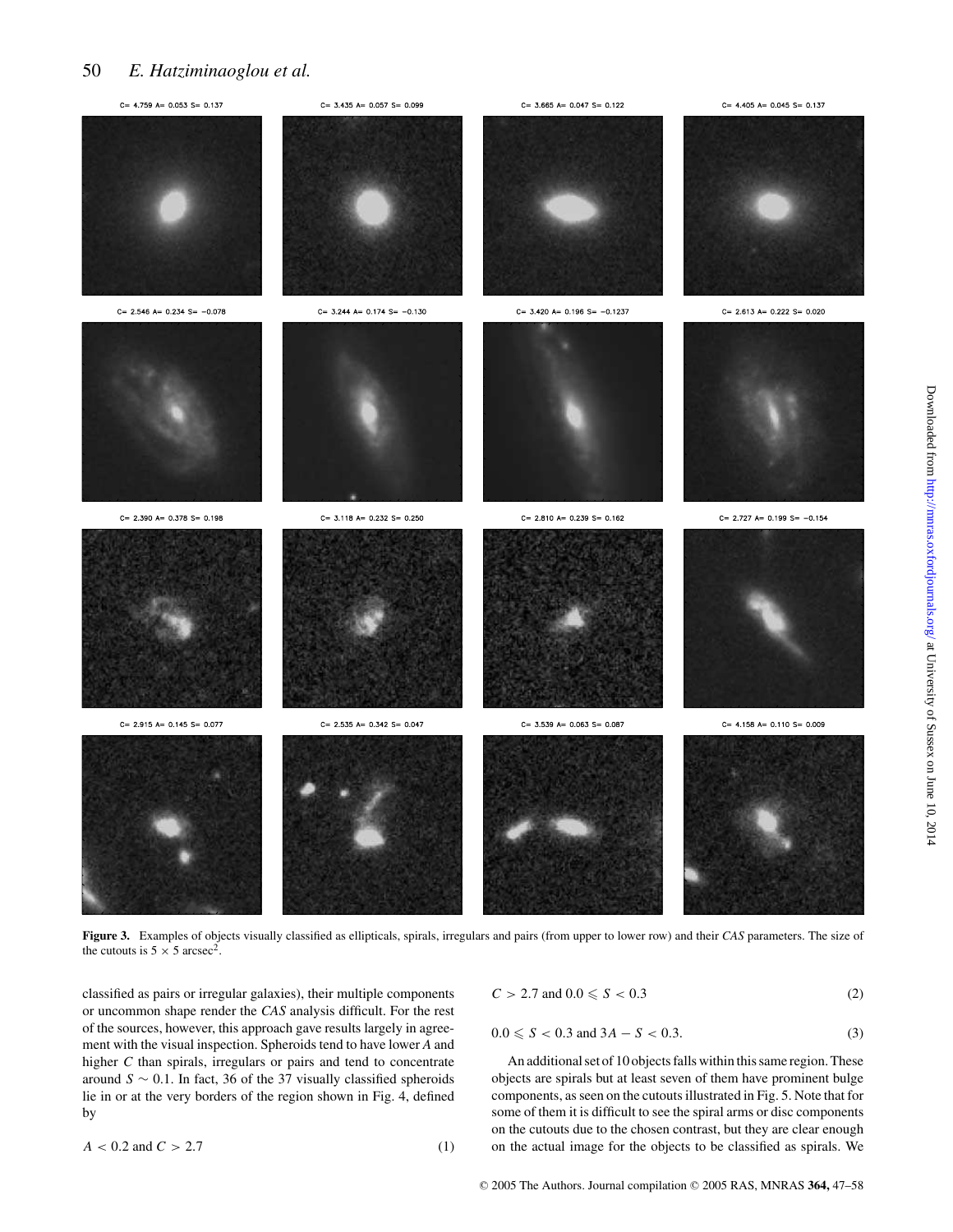

**Figure 4.** Asymmetry, concentration and clumpiness for the SWIRE–ACS galaxies and comparison with the classification obtained by visual inspection.

therefore deduce that more than 93 per cent of the objects in the designated area of the *CAS* parameter space are ellipticals or bulgedominated spirals (lower limit if one considers the 36 ellipticals and the seven clearly bulge-dominated spirals among the 46 objects lying in this area).

This analysis sets the lower and upper limits of the number of spheroids in 37 (visually classified) and 46 (included in the region delineated by equations 1–3), respectively, within the  $\sim$ 10 arcmin<sup>2</sup> of effective area of the UGC 10214 ACS field.

The results of the parametric methods are more difficult to interpret. For low-asymmetry objects, the results of GALFIT and GASPHOT are in reasonable agreement with each other (Fig. 6) but discrepancies arise for the objects with  $A > 0.25$ . This is somewhat expected as the less symmetric galaxies cannot be easily reproduced by parametric models that are intrinsically symmetric (see Cassata et al. 2005 and Pignatelli et al. 2005 for further details on the comparison between GASPHOT and GALFIT on real and simulated galaxies, respectively). Some 80 per cent of the objects have  $\Delta n / \langle n \rangle$  less than 0.5, the region indicated by the dashed lines in Fig. 6. Note that for some of the objects the two codes failed to converge and therefore do not appear on this plot (31 for GALFIT and 25 for GASPHOT, with 20 objects in common between the two failing groups). Parametric and non-parametric approaches also agree up to a point, with the Sérsic index, *n*, correlating with *C* in the majority of the cases (Fig. 7). Some 15 sources, however, present large deviations. For these objects, the errors on the estimated values of *n* are very large due to their nature: they are all pairs, sources with multiple components or (just one case) objects with very small isophotal area.

The distribution of Sérsic index, *n*, given by GALFIT is roughly bimodal, culminating at a value around 1 for late-type and around 2 for early-type galaxies. However, one-third of the galaxies visually classified as early types have an *n* lower than 2, and about the same fraction of late-type galaxies have *n* greater than 2, implying that using a classification criterion based on the Sérsic index alone (see, for example, Ravindranath et al. 2004) would result in a certain amount of misclassifications. Among the early-type galaxies with a low value of the Sérsic index, a large fraction are S0 galaxies while a certain number have a too small isophotal area to obtain reliable fits of the surface brightness distribution. Finally, the largest part of late-type galaxies having large Sérsic indices is mostly composed by bulge-dominated systems or again objects occupying too small isophotal areas. Note that there was no lower limit imposed on the isophotal area in order to perform the fits; however, all objects for which the fit failed to converge consisted of less than 50 pixels.

The entire morphological analysis may be subject to an, unaccounted for, morphological *K*-correction. Morphological classification performed at a given band suffers from this effect as galaxies of higher redshifts are actually observed at bluer rest-frame wavelengths (Windhorst et al. 2002; Papovich et al. 2003; Cassata et al. 2005). Windhorst et al. (2002) found that the morphology of galaxies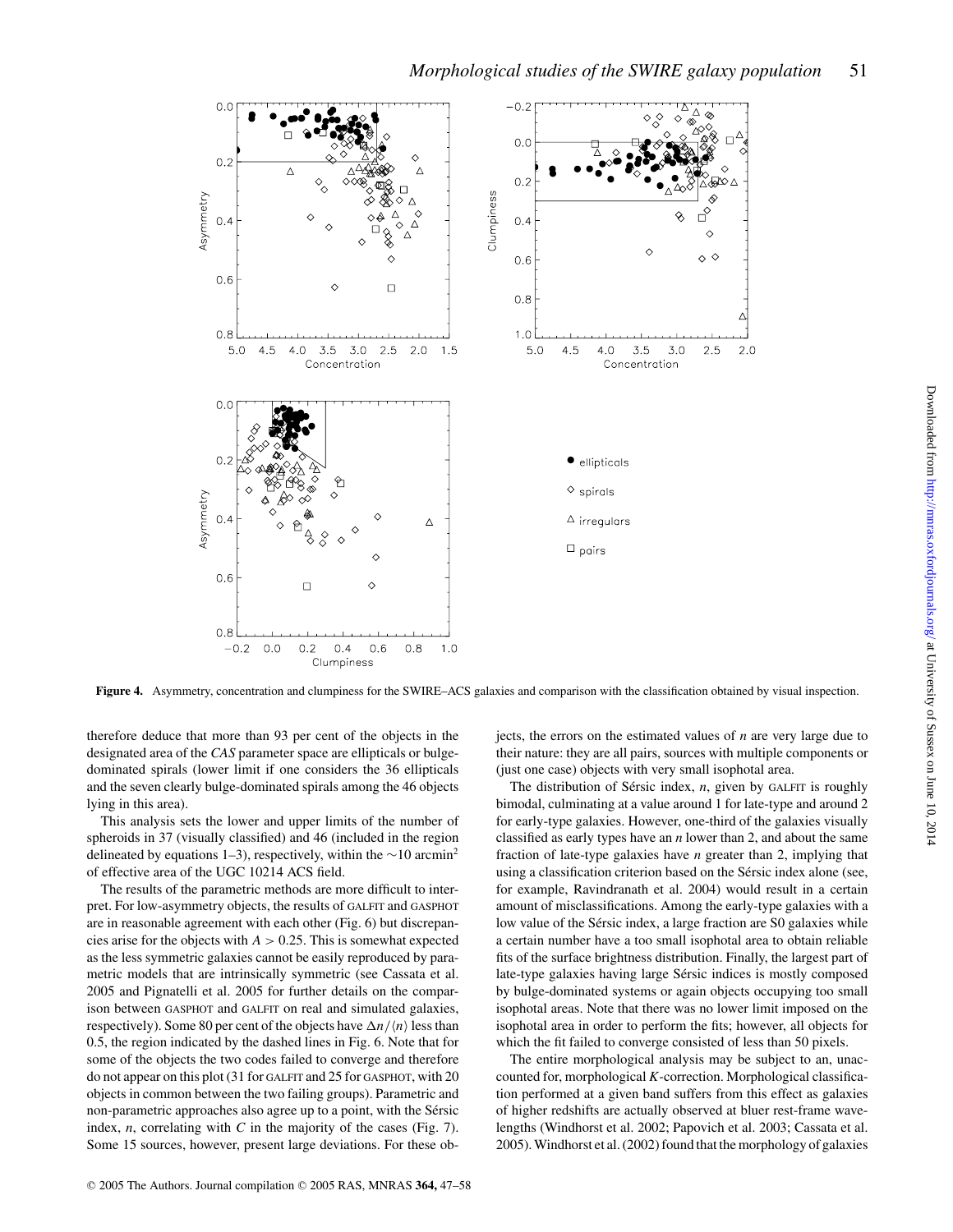## 52 *E. Hatziminaoglou et al.*



**Figure 5.** The 10 galaxies visually classified as spirals that lie in the *CAS* spheroid region.

changes when moving from the optical to the ultraviolet passbands. However, our analysis should not be much affected by this effect as we do not expect a large number of high-redshift galaxies, due both to the relatively bright fluxes and to the very small size of the field. This, in fact, somewhat ensures that we study galaxies with rest frame between *B* and *I* bands. In particular, the number of highredshift spheroids, the population we are mostly interested in, must be particularly low. Rowan-Robinson et al. (2005), based on photometric redshift estimations and model predictions, showed that no more than 25 per cent of the 3.6-µm galaxy sample down to a limit of 10 µJy have redshifts larger than ∼1, the largest fraction of which are late-type objects. *CAS* analysis may also suffer from the effects of the morphological*K*-correction (see, for example, Conselice et al. 2000; Lotz, Primack & Madau 2004) as, in general, moving toward shorter wavelengths results in larger values of *A* and *S* and smaller*C*. However, because we have ignored the real redshifts of our objects and decided not to rely upon the photometric redshifts provided by Benitez et al. (2004) – calculated based on three optical passbands only – in order to avoid introducing further uncertainties, we have chosen not to apply any kind of correction.

Finally, the effects of the aperture on the estimation of the *CAS* parameters have not been considered here. The parameter most sensitive to the size of the aperture is *A* (Conselice et al. 2000) and is more likely to be affected in the case of faint, high-redshift objects. However, because much of our analysis is based on the *C* parameter and because the vast majority of our objects have very bright ACS counterparts (see Fig. 1, left panel), we are confident that aperture effects do not bias our work. The fact that visual inspection and *CAS* analysis are in such good agreement when selecting early-type objects is also in support of our argument.

## **4 GALAXY NUMBER COUNTS**

#### **4.1 Observed number counts**

The IRAC1 and IRAC2 channel  $(3.6 \text{ and } 4.5 \text{ }\mu\text{m})$  observed cumulative galaxy counts are reported in the left column of Fig. 8. The various morphological classes are those derived from the visual inspection. We now confine our analysis to fluxes brighter than 10 µJy in the two bands, and assume that the sample is 90 per cent complete here. This flux-limited sample consists of a total of 109 galaxies, among which 28 are spheroids.

It is interesting to note here that the IRAC channels 1 and 2 are optimally suited for the identification and analysis of spheroidal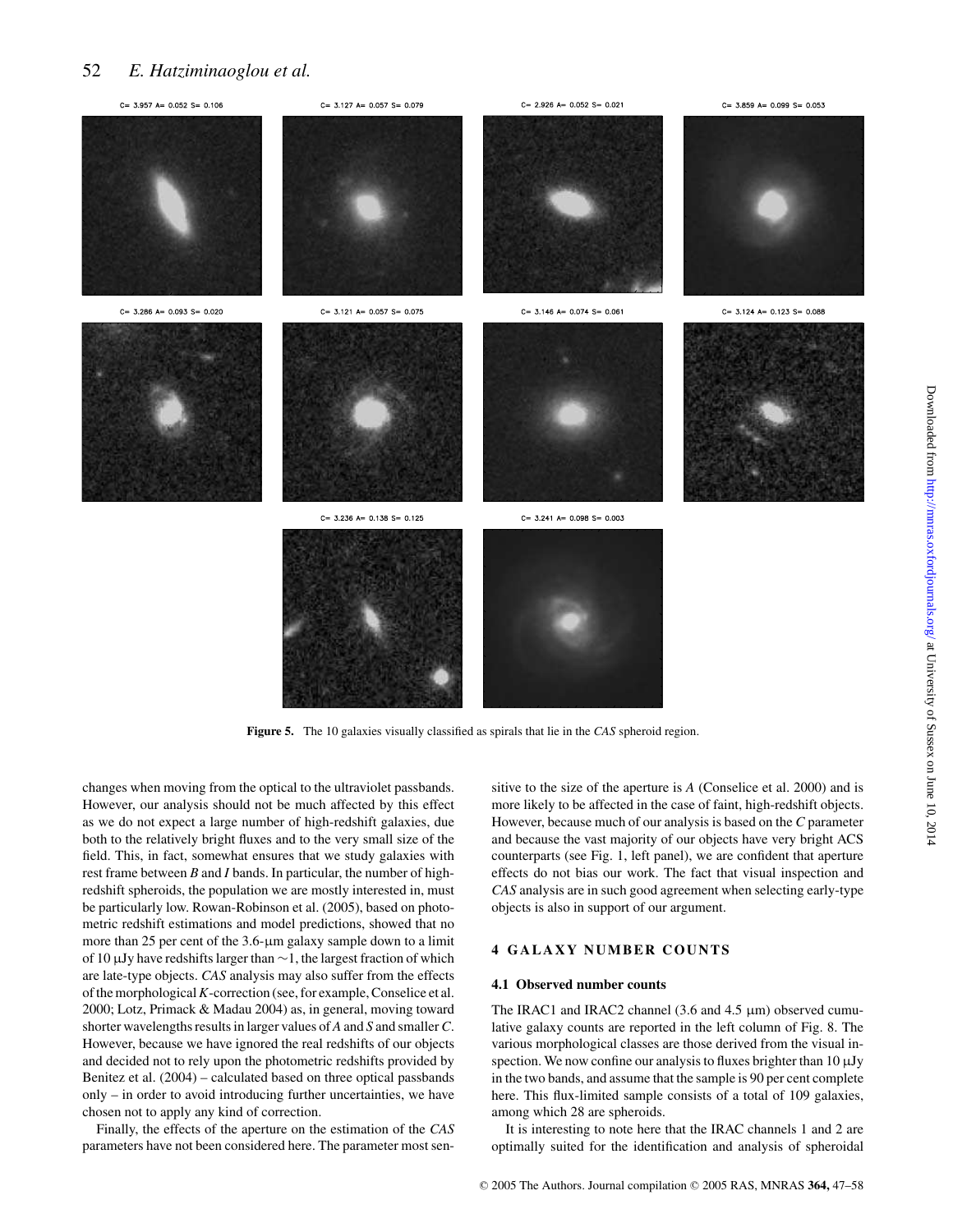

**Figure 6.** Sérsic index,  $n$ , computed by GALFIT versus  $n$  computed by GASPHOT for the SWIRE–ACS galaxies, in bins of asymmetry. The two tools provide comparable results for low-asymmetry objects. The dashed lines mark the region where  $Δn/\bar{n}$  ≤ 0.5, occupied by ∼80 per cent of the objects. Objects with  $n < 0.5-22$  in total – or objects for which one of the methods did not converge – are not shown.



**Figure 7.** Sérsic index, *n*, computed by GALFIT versus concentration, *C. n* scales with *C* in the majority of cases. The objects with the largest scatter are also those with the largest error bars and, in the majority of cases, have been visually classified as pairs (including systems with various components).

galaxy populations. We have performed an automated analysis of the *I*-band images over the entire ACS field using the *CAS* parameter set and found that only ∼7 per cent of the galaxies to the survey limit  $I = 27.2$  lie in the area defined by equations (1)–(3), and are therefore classifiable as spheroids. The same analysis performed on the counterparts of the SWIRE IRAC population shows a much larger incidence (∼20 per cent) of early-type galaxies. This is the result of the IR selection, favouring the detection of galaxies with old stellar populations. Deeper SWIRE observations might reveal later-type IR counterparts of the ACS sources; however, this is not evident from the actual distribution of morphologies of the IRAC sources with the *I*-band magnitude. The percentage of early-type objects in bins of magnitude in the interval [19.0, 25.0] takes values between 15 and 45 per cent but without demonstrating any specific trend.

## **4.2 Model number counts**

We now compare the statistical observables derived from our *Spitzer* IRAC data set with simple evolutionary models. While the details on the models are more extensively described in Franceschini et al. (in preparation), we provide here a summary of our general approach. We adopt in the following  $H_0 = 70$ ,  $\Omega_M = 0.3$  and  $\Omega_{\Lambda} = 0.7$ .

In our approach, four main galaxy classes are considered: spheroids, quiescent spirals, an evolving population of irregular/merger systems (hereafter starburst population), and minor contributions from active galactic nuclei.

The SED templates describing the spectral shapes at different galactic ages, needed to calculate the *K*-corrections, have been computed using the stellar population synthesis code GRASIL (Silva et al. 1998). We adopt a Salpeter initial mass function (IMF) with a lower limit  $M_l = 0.15$  M<sub> $\odot$ </sub> and a Schmidt-type law for the star formation rate:  $\Psi(t) = v M_g(t)$ , where v is the efficiency and  $M_g(t)$  is the residual mass of gas. A further relevant parameter is the time-scale  $t<sub>infall</sub>$  for the infall of primordial gas. The evolution patterns for the models considered here are obtained with the following choices of the parameters: for early-types,  $t_{\text{infall}} = 1 \text{ Gyr}$ ,  $v = 1.3 \text{ Gyr}^{-1}$ ; for late-types,  $t<sub>infall</sub> = 4$  Gyr,  $v = 0.6$  Gyr<sup>-1</sup>. The corresponding star formation law for ellipticals has a maximum at a galactic age of 1.4 Gyr, and is truncated at 3 Gyr to mimic the onset of a galactic wind. For late-type galaxies, the peak of the star formation occurs at 3 Gyr. The parameters assumed to reproduce the spectra of spirals and irregular galaxies are those of a typical Sb spiral. This may not be very representative of an evolving population during a starburst phase; however, given the spectral region considered in this work, our assumption is still a good approximation. We have then generated two grids of model SEDs for both early and late types, spanning a range of ages from 0.1 to 15 Gyr. For what concerns the spheroids, we made the assumption that these stellar systems are gas- and dust-free, so that extinction is negligible. Extinction is instead considered for late-type galaxies, with an evolution of the dust to gas ratio typical of an Sb galaxy (we assume the parameters proposed by Silva et al. 1998). Heated dust possibly contributes to the emission from the late-type galaxies at rest-frame wavelengths longer than  $2-3 \mu m$ , which could affect the derived model flux densities in the IRAC bands. This will be considered in a future work.

For the local luminosity function we have made use of that estimated by Kochanek et al. (2001) for both early-type and late-type galaxy classes and derived from a *K*-band selected sample taken from the Two-Micron All Sky Survey (2MASS), including 4192 low-redshift (*z* ∼ 0.02) galaxies.

Our schematic model for both the spheroidal and the spiral populations assumes that the galaxy comoving number density remains constant once the population is formed at a given redshift, while the galaxy luminosities evolve following their evolutionary stellar content.

On the other hand, the analysis of deep galaxy surveys in the *K* band (Cassata et al. 2005; Franceschini et al., in preparation) indicates the presence of a numerous population of irregular/merging systems at high redshifts, likely requiring luminosity as well as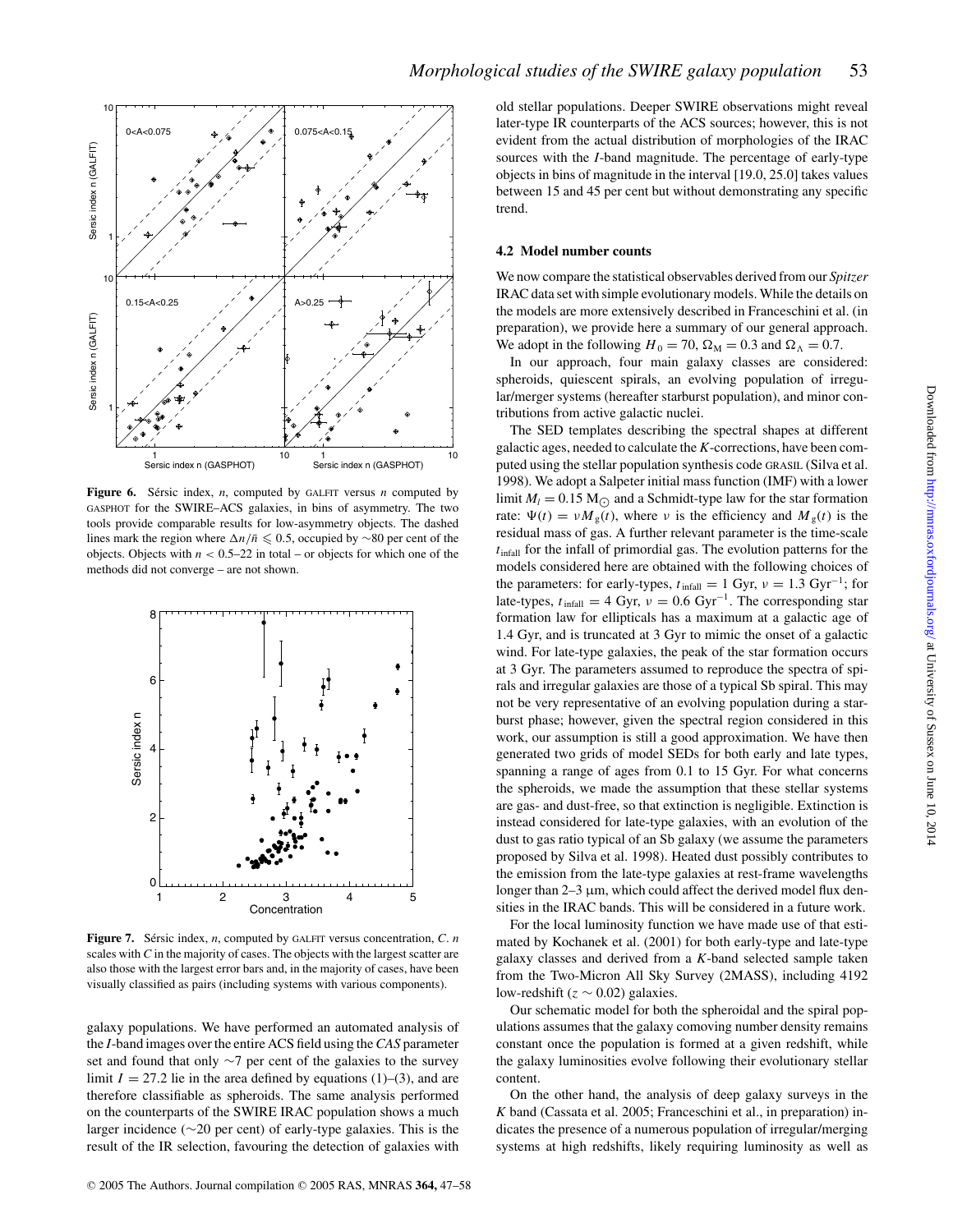

**Figure 8.** Left column: observed cumulative 3.6-µm (upper panel) and 4.5-µm (lower panel) counts for the various types of objects (as classified by visual inspection) and their total number (solid line). Middle and right columns: cumulative model counts for the hierarchical (middle) and monolothic (right) models. The counts are reported here for the various different morphological classes as indicated in the line caption. Note that monolithic and hierarchical scenarios only differ in the spheroid (and therefore also total) counts.

density evolution going back in cosmic time. We then add a population of starbursts whose density  $\rho(z)$  evolves with the following rule

$$
\rho(z) \propto \rho(z_0)(1+z) \tag{4}
$$

for  $z < 1$ , and constant above, and whose luminosity  $L(z)$  increases as

$$
L(z) \propto L(z_0)(1+z)^{1.3}
$$
 (5)

for  $z < 2$ , and constant above.

Before detailing the comparison of our model predictions with the observed statistics derived from our sample, we need to consider how a morphological selection correlates with a classification based on the intrinsic SED of galaxies. A convenient way to directly check this point is to look at the colours of the SED templates assumed by the model, in order to verify if they are representative of the morphologically selected spheroids and spiral populations.

As an example, in Fig. 9 we report the *I*–4.5 µm versus the *g*–3.6 µm observed colour–colour plot, compared with the evolutionary tracks derived using model templates. The blue dots mark the visually classified late-type sources; the red open circles are spheroids; the green triangles are galaxy pairs. The curves show the evolutionary tracks corresponding to elliptical and spiral SEDs at different ages (thick red solid, dotted and dashed lines denote ellipticals of 1, 2 and 10 Gyr, respectively; blue solid, dotted, dashed and long-dashed lines denote 3, 5, 10 and 15 Gyr, respectively), spanning the redshift range between 0 and 1.8. Fig. 9 suggests that morphologically selected elliptical galaxies preferentially populate the reddest region of the observed colour distribution. However, the colour degeneracy between age and extinction prevents us from having an unambiguous photometric selection for spheroids. This can also be seen in this figure, where spheroids and late-type galaxies occupy contiguous and partially overlapping regions of the colour– colour space. The above-mentioned degeneracy between age and extinction have thus produced star-forming sources with observed



**Figure 9.** Colour–colour diagram (*g*–IRAC1) versus (*I*–IRAC2) showing the location of the spheroids, spirals and pairs (open circles, dots and filled triangles, respectively) and the model evolutionary tracks of ellipticals and spirals of various ages (thick red and thin blue lines, respectively; for details about the line coding, see text).

red colours (generally attributed to old stellar systems). Similarly, those spheroids that have undergone recent episodes of star formation have bluer colours and then fall within the region preferentially populated by late types.

This analysis suggests that a pure morphological selection is not obviously comparable with a colour criterion, and that a given amount of contamination affects such a comparison. However, assuming that the template SEDs discussed above are reasonably representative of the morphological classes, we have investigated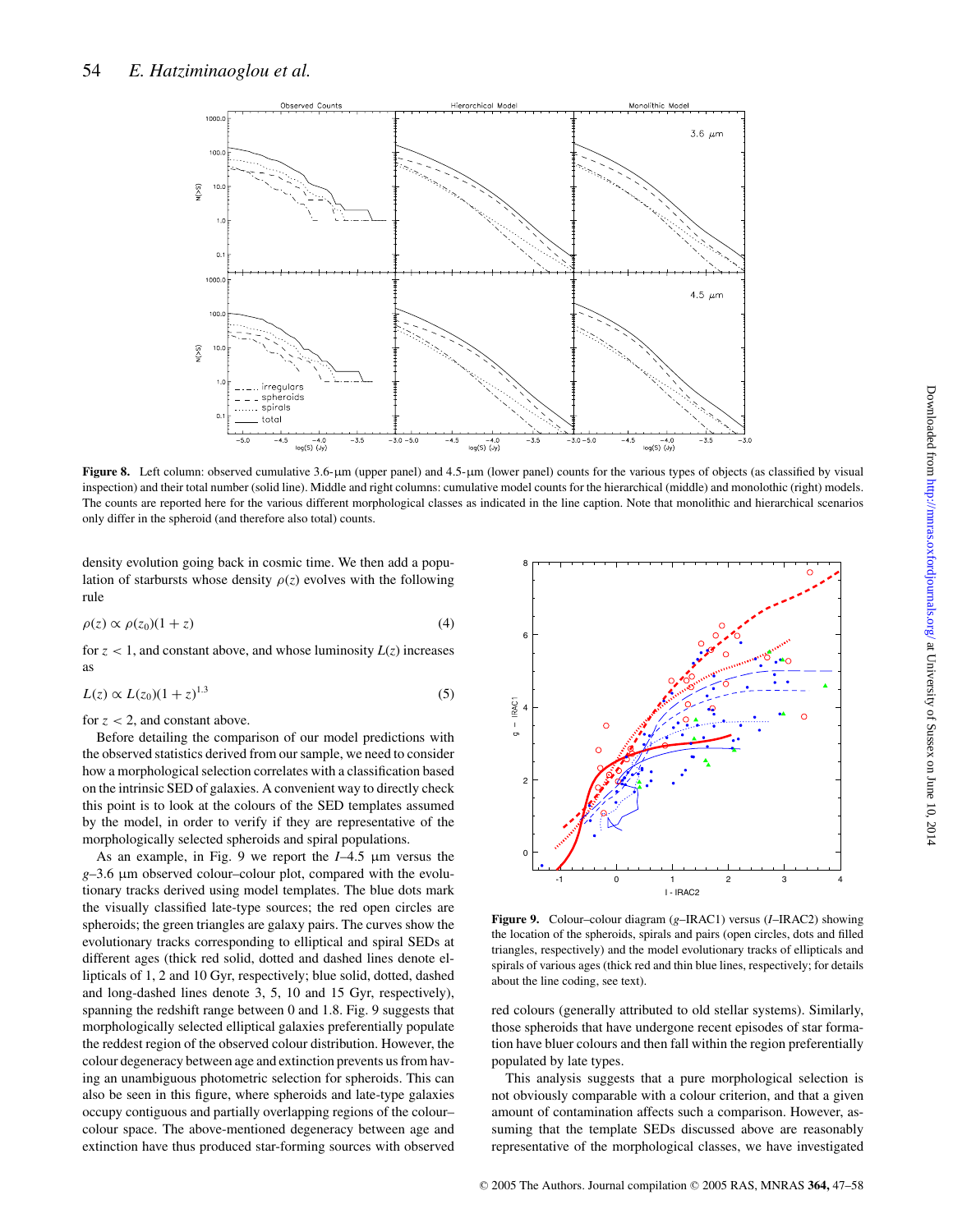the statistical properties of the SWIRE sample and compared them with the model predictions. Any conclusion based on this analysis has to be taken with caution, in particular for the specific properties of the different spheroidal and spiral/irregular classes.

We now explore two schemes for the formation of spheroidal galaxies. The first corresponds to the classic – monolithic – scenario assuming a single impulsive episode for the formation/assembly of the field ellipticals, occurring at a high redshift ( $z_{\text{form}} > 2.5$ ; e.g. Daddi, Cimatti & Renzini 2000; Cimatti et al. 2002). In our current implementation, we assume a redshift of formation  $z_{\text{form}} = 3.0$ . In this single burst model, the birth of the stellar populations is coeval to the formation of the spheroids.

The second model for spheroidal galaxies – the hierarchical model – describes a situation in which massive ellipticals form at lower redshifts through the merging of smaller units down to recent epochs. In such a case, the formation of early-type galaxies is spread in cosmic time. Very schematically, we achieve this by splitting the local spheroidal galaxies into several subpopulations, each forming at different redshifts (in coincidence with the birth of a new population of stars building up the younger spheroids). All subpopulations have the same mass function but different normalizations, whose total at  $z = 0$  has to reproduce the local luminosity function. This model is being tested against deep galaxy surveys in the  $K$  band, showing a general tight agreement between predictions for the different morphological classes and observations: K20 (Cimatti et al. 2002); HDFS (Franceschini et al. 1998; Rodighiero, Franceschini & Fasano 2001); GDDS (Abraham et al. 2004). In our current implementation, the bulk (∼60 per cent) of the early-type mass function is dynamically assembled in the redshift interval  $1.1 < z < 1.6$ , with additional fractions being assembled at higher and lower *z*. At this stage, and for simplicity, we do not consider extinction effects during the star formation phase of the spheroids. We defer to Franceschini et al. (in preparation) for a more detailed discussion and additional applications of this modelling.

Fig. 8 shows the predicted cumulative number counts for the hierarchical (middle panel) and monolithic (right panel) scenarios, respectively. The difference is essentially in the spheroidal population. The main value of these models is to provide, particularly for the spheroidal and normal spiral components, the simplest possible extrapolations of the local luminosity functions back in cosmic time. The addition of a strongly evolving population of irregular/mergers is instead motivated by the need to reproduce, at least at the zeroth order, the observed statistics from deep*K*-band counts (Franceschini et al., in preparation). In any case, these simple models predict that spheroidal galaxies would make important contributions to the *Spitzer*/IRAC counts at fluxes above 10 µJy.

#### **4.3 Discussion**

We report in Figs 10 and 11 detailed comparisons, with model expectations, of the SWIRE observed integral counts at 3.6 and 4.5 µm for



Figure 10. Comparison of the observed (dotted line) and model (solid and long-dashed lines for the hierarchical and monolithic scenarios, respectively) 3.6-µm number counts. The upper and lower limits for the observed counts are given by the *CAS* parameter analysis and visual inspection, respectively, as discussed in the text. Note that, compared with Fig. 8, the spiral and irregular galaxies are here combined in the 'other' class. The diamonds in the lower panel represent the IRAC1 counts given by Fazio et al. (2004). The dashed–triple-dot line shows the predictions of an improved version of the model presented in Xu et al. (2003) (see text for details).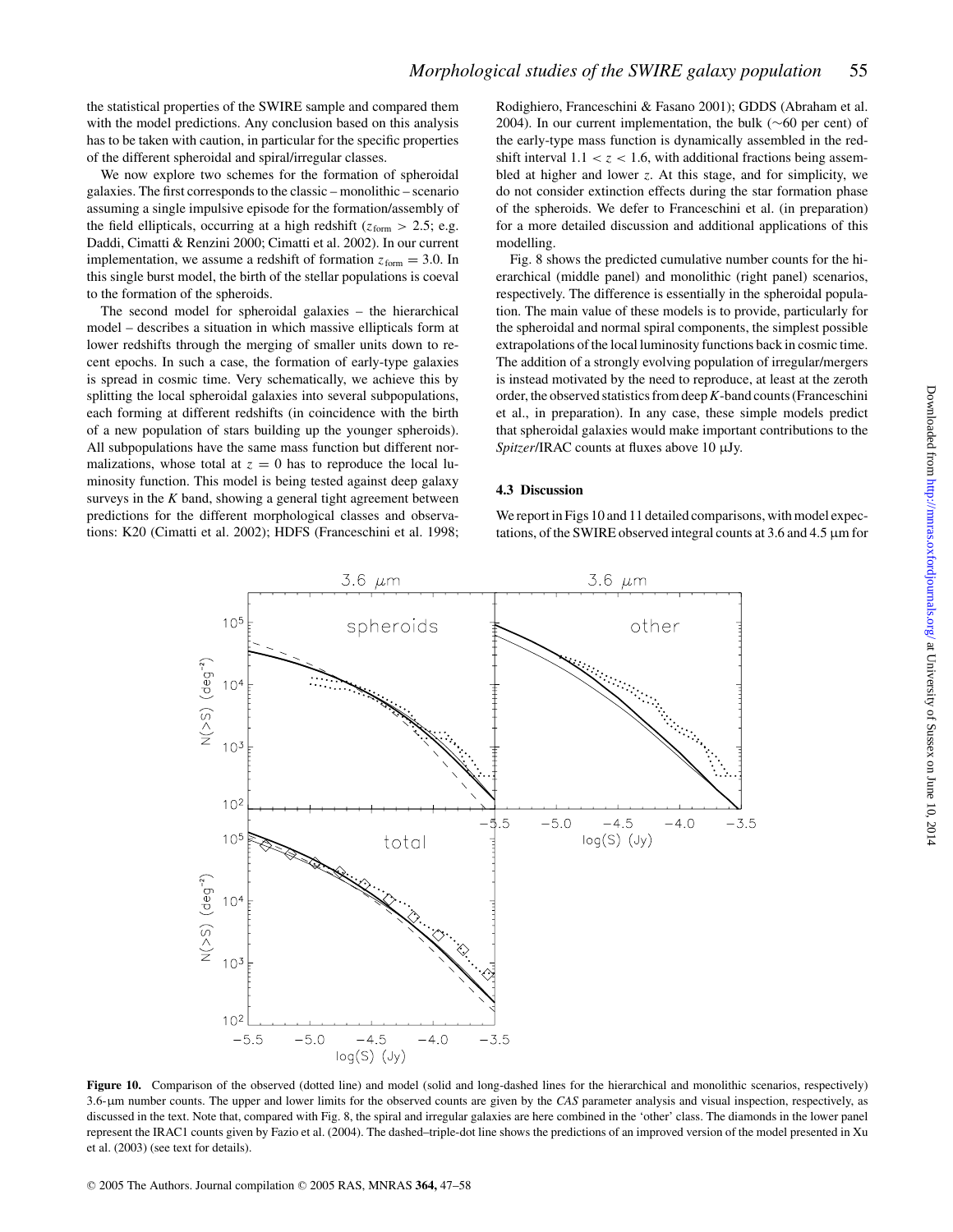

**Figure 11.** Same as Fig. 10 but for 4.5  $\mu$ m.

the various morphological classes in the Tadpole ACS image. Only a general distinction between spheroidal and non-spheroidal systems is made here, the latter including both spirals and irregulars/mergers. The observed counts are shown down to  $10 \mu Jy$ , roughly the 90 per cent completeness limits of the SWIRE IRAC1 band. The solid and dashed lines correspond to the hierarchical and monolithic scenarios, respectively, while the dotted lines show the observed number counts. More precisely, the two dotted lines appearing in these figures for each morphological class correspond to the lower and upper boundaries on the source real density, which have been discussed in Section 3.2. The upper and lower limits in this case of spheroids correspond to the *CAS* analysis and visual inspection, respectively, whereas in the case of the remaining classes (marked in the plot as 'other') the upper limit is due to visual inspection and the lower to the *CAS* parameters. The observed IRAC1 counts given by Fazio et al. (2004) are shown for comparison (marked as diamonds in Figs 10 and 11). Note that, given the modest statistics of our source sample, the detailed shapes of the counts (showing bumps and humps at the bright end of the counts) are not to be considered as significant.

Despite the very small size of our sample, the total counts are in good agreement with those observed by Fazio et al. (2004) over a much larger area (several deg<sup>2</sup>), especially the  $3.6$ - $\mu$ m counts. In the case of the 4.5-µm counts, the statistics start being really poor as we are dealing with only 104 objects detected in this band down to the adopted flux limit. The observed spheroidal counts are in very good agreement with those predicted by the hierarchical scenario while the monolithic model suggests steeper counts. However, while the models predict counts essentially dominated by ellipticals (see middle and right panels of Fig. 8), we observe an excess of late-type

galaxies and merger–irregulars to dominate the counts. Comparison between this same model and *K*-band observations did not show any discrepancy.

The observed spheroid counts are inconsistent with the monolithic predictions that imply too steep number counts and would not only exceed the observed counts at the faint fluxes but also underpredict the bright end 3.6-µm counts. A coeval origin for spheroids at high redshift (i.e. formation of their stars in an instantaneous burst at *z* > 3) therefore seems to produce excess counts compared to observations. Changing the stellar IMF during the star formation phase from a Salpeter to, for example, a Scalo (1986) distribution would probably somehow ease the inconsistency (Cimatti et al. 2002), but at the cost of not explaining by large factors the extragalactic background radiation intensities (Madau & Pozzetti 2000; Franceschini et al. 2001) and the observed metallicities of intracluster plasmas (Mushotzky & Loewenstein 1997).

On the other hand, the observed numbers of spiral and irregular galaxies are larger than predicted by our simple evolutionary scheme. This simple model, consistently fitting the *K*-band galaxy statistics, falls short of the observed counts at both 3.6 and 4.5  $\mu$ m. The rising of the contribution of the late-type population to the 3.6 and  $4.5$ - $\mu$ m emission, with respect to its contribution at 2.2  $\mu$ m, might suggest a much stronger evolution (in both density and luminosity) for star-forming galaxies at longer wavelengths. Our results might indicate that the 3.6-µm band selects more active galaxies than the  $K$  band (2.2  $\mu$ m). If in the model the starburst and spiral populations are then assumed to contribute more significantly to the source counts, the discrepancy with observations should be reduced. Moreover, a more suited set of SED templates describing the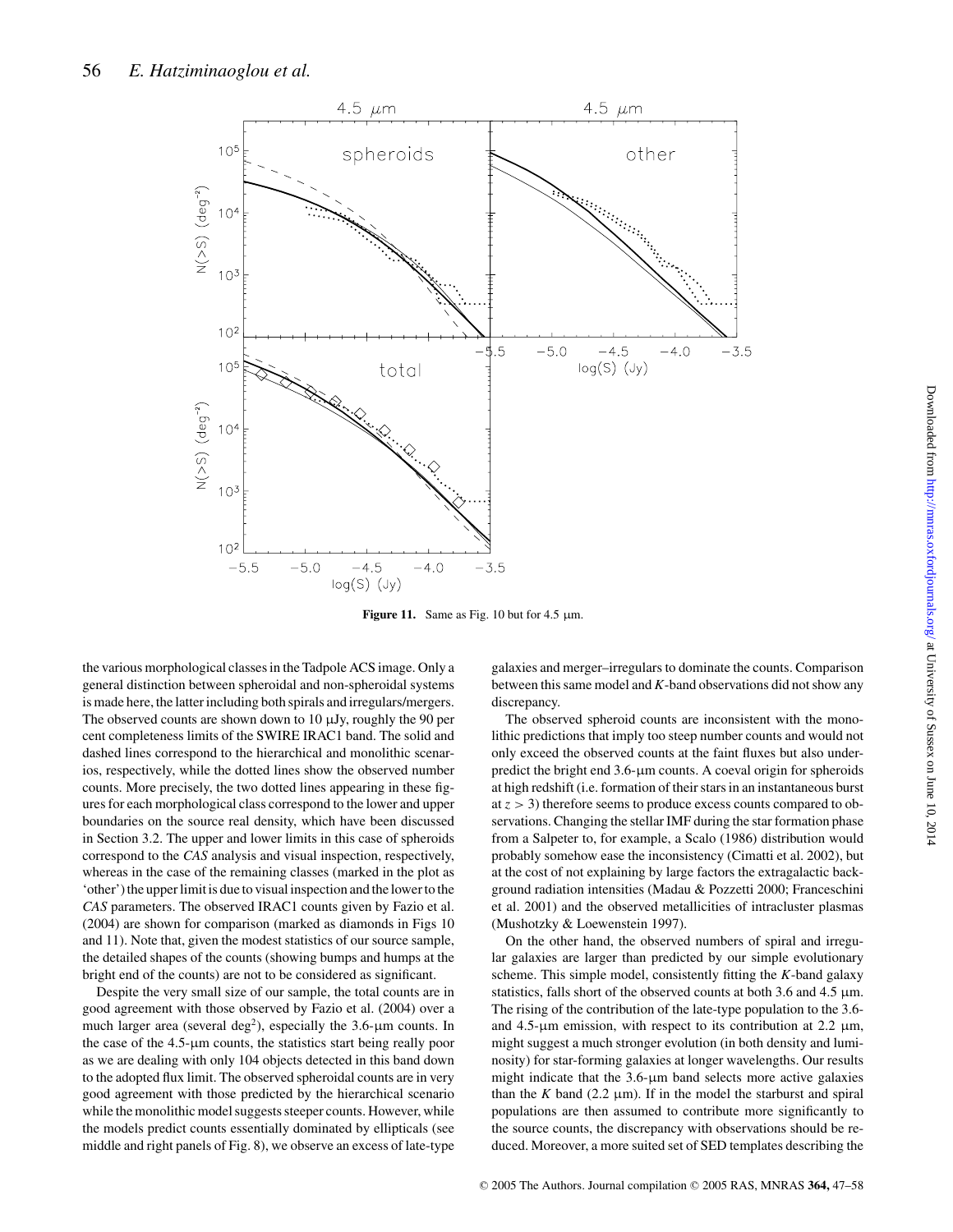star-forming population should be included – accounting for polycyclic aromatic hydrocarbon (PAH) emission and a more accurate description of dust and extinction, given that in our approach we roughly assume similar spectra for spirals and evolving starburst. However, larger sample and statistics are needed to check this assumption.

Very qualitatively, it might be tempting to interpret the observed excess population of irregulars and mergers and their inferred strong cosmological evolution as the progenitors of spheroidal galaxies, the rapid relaxation and gas exhaustion following the merger bringing a sudden appearance of a spheroid. Obviously, any more quantitative conclusion will require much further information on source identifications and redshifts.

Because of the inconsistency between observed and model latetype galaxies, we further compared our results with an improved version of the model presented by Xu et al. (2003). In its original version this model overpredicted the 24-µm counts at flux levels of ∼1 mJy (for a detailed discussion, see Papovich et al. 2004 and Shupe et al. in preparation). In order to correct for this effect but still fit the 15-µm *ISO* counts, the evolution rate of starburst galaxies was lowered with respect to the old model and the strength of the PAH features in the wavelength range of  $5 < \lambda < 12 \,\mu$  m was raised by a factor of 2 in the SEDs of both starburst and normal galaxies. Thus, the predicted late-type counts are still below the observed limits but are higher by a factor of ∼1.5 than those predicted by our simple hierarchical scenario. They are shown in dashed–triple-dot line in Figs 10 and 11. This reinforces our previous statement about the deficit of model late-type galaxies reflecting the lack of PAH emission from the models presented in Section 4.2.

## **5 CONCLUSIONS**

In this paper we have presented the results of a morphological analysis of a small subset of the SWIRE galaxy population. Our sample is flux-limited at 3.6 and 4.5 µm and consists of 156 galaxies. Our analysis is based on public ACS data taken inside the SWIRE N1 field. We distinguish two very general classes of galaxies, bulgeand disc-dominated galaxies, the first class being referred to with the general term 'spheroids' and the second containing everything from spirals to irregulars and pairs. Even though the requirement for 3.6- and/or 4.5-µm detections favours the selection of early-type galaxies, the sample under study is dominated by a large fraction of disc galaxies and interacting systems (∼80 per cent), already suggesting that elliptical galaxies assemble late.

The monolithic and hierarchical models checked against this data set considerably underpredict the number of late-type galaxies. The observed 3.6- and 4.5-µm early-type counts are in very good agreement with the estimations of the hierarchical scenario, showing however a deficit toward the fainter end of the counts, possibly reflecting some incompleteness that is already introduced at this flux level. The monolithic predictions imply steeper counts and fail in reproducing the observations. The disagreement is stronger at the faint end of the 4.5-µm early-type counts.

An additional comparison of the data set with another model available in the literature (Xu et al. 2003) suggested that dealing in an appropriate way with some of the model deficiencies such as the dust or PAH emission components should result in a better agreement. It should be mentioned that the model predictions may depend significantly on the assumed stellar IMF (see, for example, Cimatti et al. 2002), although the one we adopted here should be rather representative of the main phases of star formation. The model

itself is rough and the predicted counts should not be taken at face value but rather be considered indicative of the expected tendencies.

This ACS data set is the deepest available, as of today, in any of the SWIRE fields, and therefore the results of the present analysis are of great importance for the understanding of the SWIRE galaxy population. Due to the small size of our sample, however, we cannot be very conclusive and can only outline some general tendencies. We would like to point out a number of potential sources of uncertainty in the interpretation of our results: (i) the way that large-scale structure may influence the results, given the particularly small size of the ACS field; (ii) the possible existence of heavily obscured, by dust, ellipticals at the stage of their formation; (iii) the assumption of a priori values instead of a  $\chi^2$  minimization on some of the model parameters; and finally (iv) the uncertainties on the exact shape of the SEDs of the various galaxy types in these newly explored, IR wavelengths.

## **ACKNOWLEDGMENTS**

This work is based on observations made with the *Spitzer Space Telescope*, which is operated by the Jet Propulsion Laboratory, California Institute of Technology under National Aeronautics and Space Administration (NASA) contract 1407. Support for this work, part of the *Spitzer Space Telescope* Legacy Science Program, was provided by NASA through an award issued by the Jet Propulsion Laboratory, California Institute of Technology under NASA contract 1407.

ACS was developed under NASA contract NAS 5-32865, and this research has been supported by NASA grant NAG5-7697. We are grateful for an equipment grant from Sun Microsystems, Inc. The Space Telescope Science Institute is operated by AURA Inc., under NASA contract NAS5-26555.

This work was supported in part by the Spanish Ministerio de Ciencia y Tecnologia (Grants No. PB1998-0409-C02-01 and ESP2002-03716) and by the EC network 'POE' (Grant No. HPRN-CT-2000-00138).

We would like to thank N. Benitez for making publicly available the reduced ACS image used in this work.

Finally, we thank the anonymous referee for the precise and detailed report that greatly improved the presentation of our work.

## **REFERENCES**

- Abraham R. G., Tanvir N. R., Santiago B. X., Ellis R. S., Glazebrook K., van den Bergh S., 1996, MNRAS, 279, 47
- Abraham R. G. et al., 2004, AJ, 127, 2455
- Bell E. et al., 2004, ApJ, 608, 752
- Benitez N. et al., 2004, ApJ, 150, 1
- Bertin E., Arnouts S., 1996, A&AS, 117, 393
- Cassata P. et al., 2005, MNRAS, 357, 903
- Chiosi C., Carraro G., 2002, MNRAS, 335, 335
- Cimatti A. et al., 2002, A&A, 391 1
- Cole A., Lacey C. G., Baugh C. M., Frenk C. S., 2000, MNRAS, 319, 204 Conselice C. J., 2003, ApJS, 147, 1
- Conselice C. J., Bershady M. A., Jangren A., 2000, ApJ, 529, 886
- Conselice C. J., Bershady M. A., Dickinson M., Papovich C., 2003, AJ, 126, 1183
- Daddi E., Cimatti A., Renzini A., 2000, A&A, 362, L45
- Dickinson M., Papovich C., Ferguson H. C., Budavari T., 2003, ApJ, 587, 25
- Eggen O. J., Lynden-Bell D., Sandage A. R., 1962, ApJ, 136, 748
- Faber S. M. et al., 2005, ApJ, submitted (astro-ph/0506044)
- Fazio G. G. et al., 2004, ApJS, 154, 39
- Ford H. C. et al., 1998, Proc. SPIE, 3356, 234